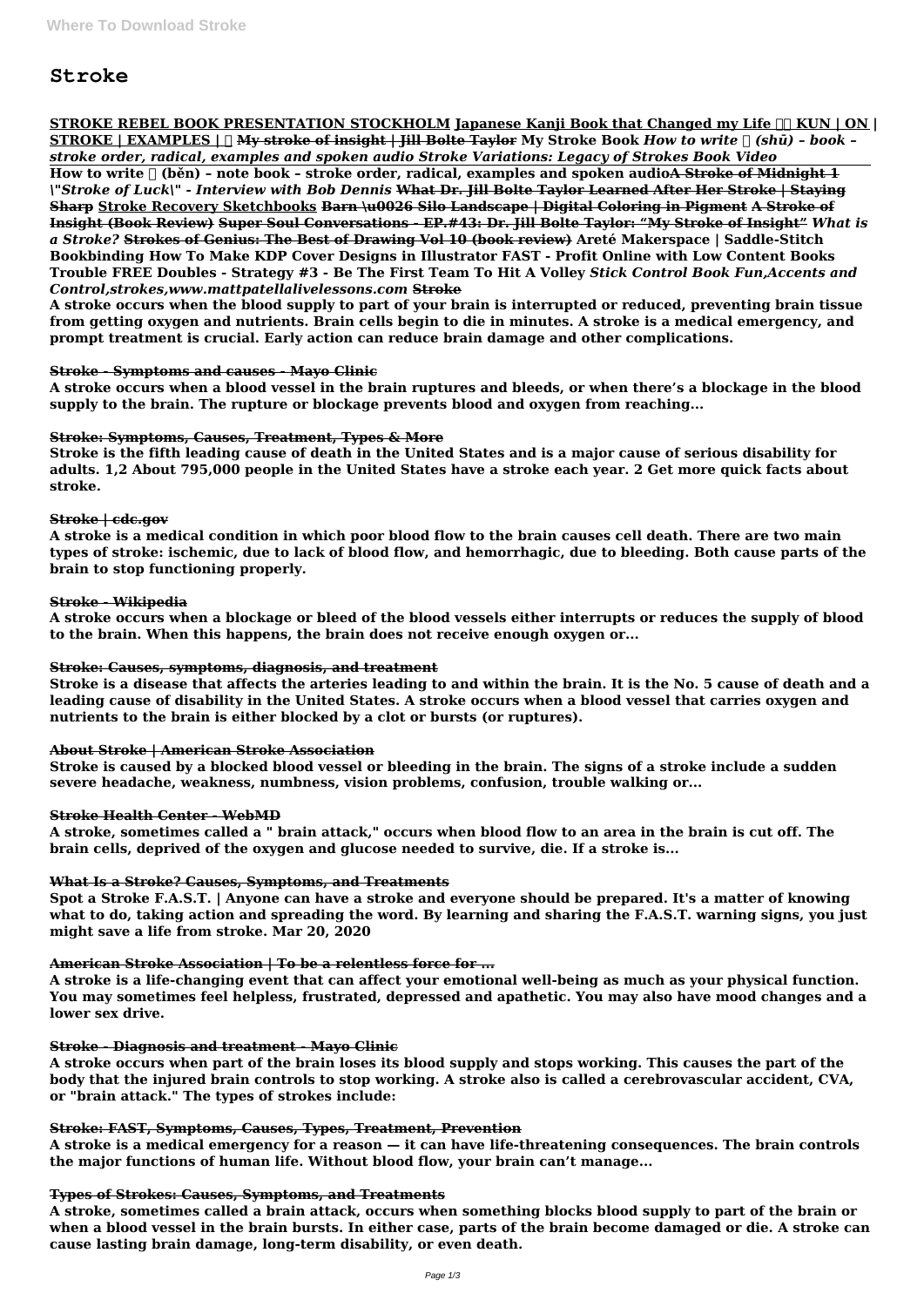#### **About Stroke | cdc.gov**

**A stroke is a medical emergency that needs immediate treatment. Some medicines and treatments work best if given within a few hours of a stroke. Early treatment can decrease the risk of long-term effects of a stroke. What are the signs and symptoms of an ischemic stroke?**

#### **Ischemic Stroke - What You Need to Know**

**and on behalf of the American Heart Association Stroke Council, Council on Cardiovascular Surgery and Anesthesia, Council on Cardiovascular Radiology and Intervention, Council on Cardiovascular and Stroke Nursing, Council on Epidemiology and Prevention, Council on Peripheral Vascular Disease, and Council on Nutrition, Physical Activity and Metabolism**

#### **Stroke | AHA/ASA Journals**

**Everything about a stroke demands speed. The symptoms of stroke are abrupt, the diagnosis must be prompt, and the treatment must be immediate. For every minute a stroke is untreated, a person can lose around 1.9 million neurons, according to the National Stroke Association.**

# **F-A-S-T: An Acronym for the Warning Signs of Stroke ...**

**Common physical conditions after a stroke include: Weakness, paralysis, and problems with balance or coordination. Pain, numbness, or burning and tingling sensations. Fatigue, which may continue after you return home.**

# **STROKE REBEL BOOK PRESENTATION STOCKHOLM Japanese Kanji Book that Changed my Life**  $\Box \Box$  **KUN | ON |**

**STROKE** | **EXAMPLES** | **∏ My stroke of insight | Jill Bolte Taylor** My Stroke Book *How to write* ∏ *(shū) - book stroke order, radical, examples and spoken audio Stroke Variations: Legacy of Strokes Book Video* How to write  $\lceil$  (běn) - note book - stroke order, radical, examples and spoken audio<del>A Stroke of Midnight 1</del> *\"Stroke of Luck\" - Interview with Bob Dennis* **What Dr. Jill Bolte Taylor Learned After Her Stroke | Staying Sharp Stroke Recovery Sketchbooks Barn \u0026 Silo Landscape | Digital Coloring in Pigment A Stroke of Insight (Book Review) Super Soul Conversations - EP.#43: Dr. Jill Bolte Taylor: "My Stroke of Insight"** *What is a Stroke?* **Strokes of Genius: The Best of Drawing Vol 10 (book review) Areté Makerspace | Saddle-Stitch Bookbinding How To Make KDP Cover Designs in Illustrator FAST - Profit Online with Low Content Books Trouble FREE Doubles - Strategy #3 - Be The First Team To Hit A Volley** *Stick Control Book Fun,Accents and Control,strokes,www.mattpatellalivelessons.com* **Stroke**

**A stroke occurs when the blood supply to part of your brain is interrupted or reduced, preventing brain tissue from getting oxygen and nutrients. Brain cells begin to die in minutes. A stroke is a medical emergency, and prompt treatment is crucial. Early action can reduce brain damage and other complications.**

# **Stroke - Symptoms and causes - Mayo Clinic**

**A stroke occurs when a blood vessel in the brain ruptures and bleeds, or when there's a blockage in the blood supply to the brain. The rupture or blockage prevents blood and oxygen from reaching...**

# **Stroke: Symptoms, Causes, Treatment, Types & More**

**Stroke is the fifth leading cause of death in the United States and is a major cause of serious disability for adults. 1,2 About 795,000 people in the United States have a stroke each year. 2 Get more quick facts about stroke.**

# **Stroke | cdc.gov**

**A stroke is a medical condition in which poor blood flow to the brain causes cell death. There are two main types of stroke: ischemic, due to lack of blood flow, and hemorrhagic, due to bleeding. Both cause parts of the brain to stop functioning properly.**

#### **Stroke - Wikipedia**

**A stroke occurs when a blockage or bleed of the blood vessels either interrupts or reduces the supply of blood to the brain. When this happens, the brain does not receive enough oxygen or...**

#### **Stroke: Causes, symptoms, diagnosis, and treatment**

**Stroke is a disease that affects the arteries leading to and within the brain. It is the No. 5 cause of death and a leading cause of disability in the United States. A stroke occurs when a blood vessel that carries oxygen and nutrients to the brain is either blocked by a clot or bursts (or ruptures).**

#### **About Stroke | American Stroke Association**

**Stroke is caused by a blocked blood vessel or bleeding in the brain. The signs of a stroke include a sudden severe headache, weakness, numbness, vision problems, confusion, trouble walking or...**

#### **Stroke Health Center - WebMD**

**A stroke, sometimes called a " brain attack," occurs when blood flow to an area in the brain is cut off. The brain cells, deprived of the oxygen and glucose needed to survive, die. If a stroke is...**

#### **What Is a Stroke? Causes, Symptoms, and Treatments**

**Spot a Stroke F.A.S.T. | Anyone can have a stroke and everyone should be prepared. It's a matter of knowing what to do, taking action and spreading the word. By learning and sharing the F.A.S.T. warning signs, you just might save a life from stroke. Mar 20, 2020**